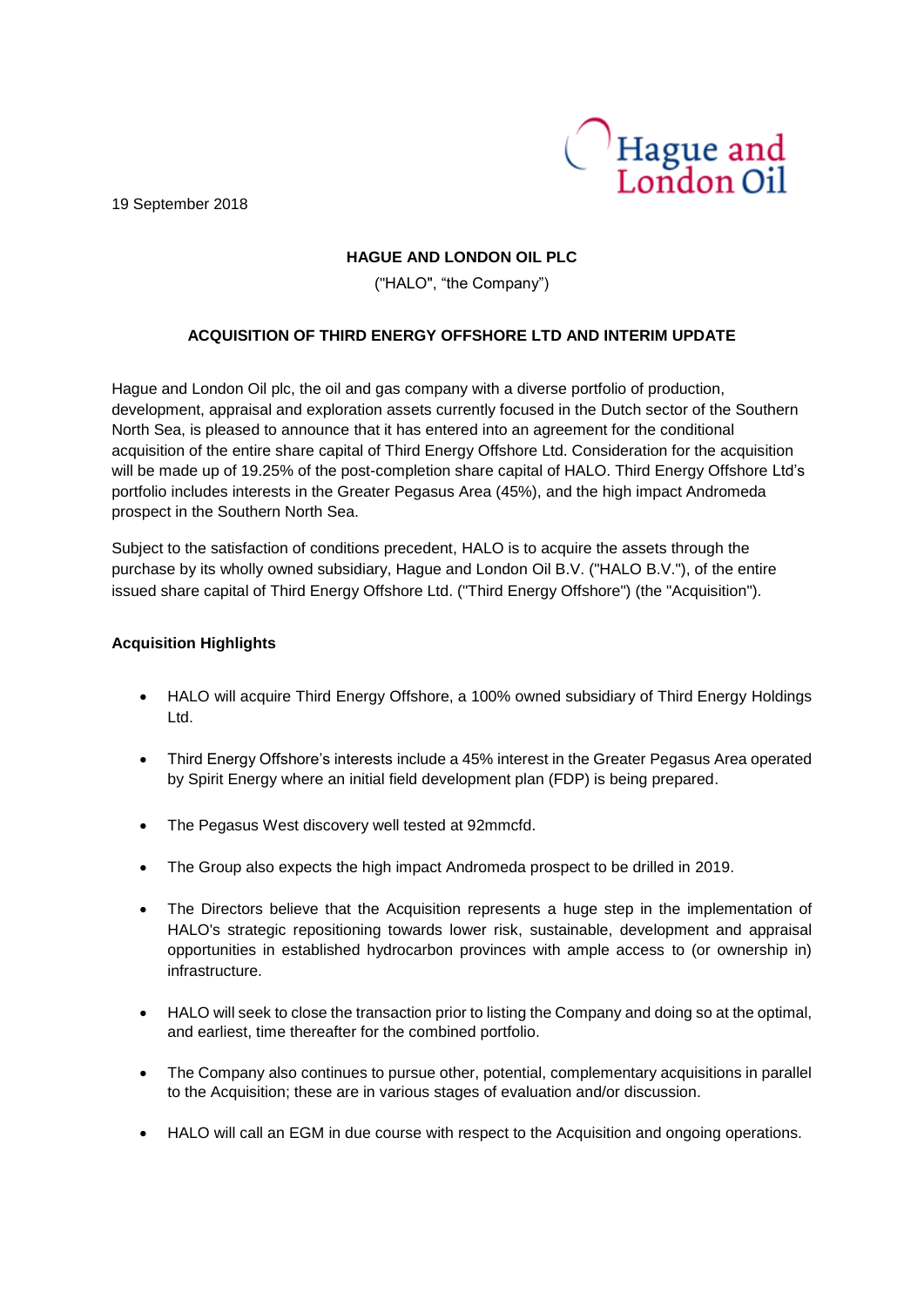# **HALO Financial and Operational Highlights for the six month (1H18) period to 30 June 2018**

- In the period to 30 June, the Company recorded revenues of £13.8m (2017 full year: £4.3m) and an operating profit (before interest, taxes) of £1.5m (2017: 0.2m). Administrative expenses were £0.8m (2017: £1.2m).
- Cash flow from operating activities was £4.9m for the 1H18 period (2017: £1.1m), and capital expenditures (mainly relating to the L13-FI development) of £4.1m were incurred. At the end of 1H18, cash balances were £4.5m (2017: £3.8m).
- In the period to June 2018, gas production averaged 2,260 boepd (13.6 mmcfd). This was lower than previously forecast due to unplanned work to recover production within the Joint Development Area (JDA).
- Following the successful completion of L13-FI, volumes are projected to increase to in excess of 2,500 boepd in Q4 2018.
- Average TTF gas price realised in the 1H18 was €19.62/mwH. Current TTF forecasts for remainder of 2018 are in excess of €27/mwH.
- Discussions with respect to an additional "Structured Finance" facility are underway.
- The Company has initiated a Competent Persons Review (CPR) process to cover the full, combined portfolio. Key findings of the CPR will be made available at the earliest opportunity.

### **Operations**

- The three L13-FI development wells were drilled in the JDA as planned. Well activities & installations commenced less than 1 year ago at the L13-FI development.
- After completion, the wells were subsequently stimulated and tested; therefore well operations ceased near the middle of the year.
- Following commissioning works, full production started last month, and the field is currently producing natural gas at ca. 4.5 mmscf/d net to HALO.
- The L13-FI project was completed ahead of schedule and under budget largely due to the commitment, dedication and performance by the operator

Andrew Cochran, Chairman and Interim Chief Executive of Hague and London Oil plc, commented:

"The Company is on very solid footing since closing the previous transaction in the Netherlands; value creation has been our lodestar while natural gas price increases and opex/capex reductions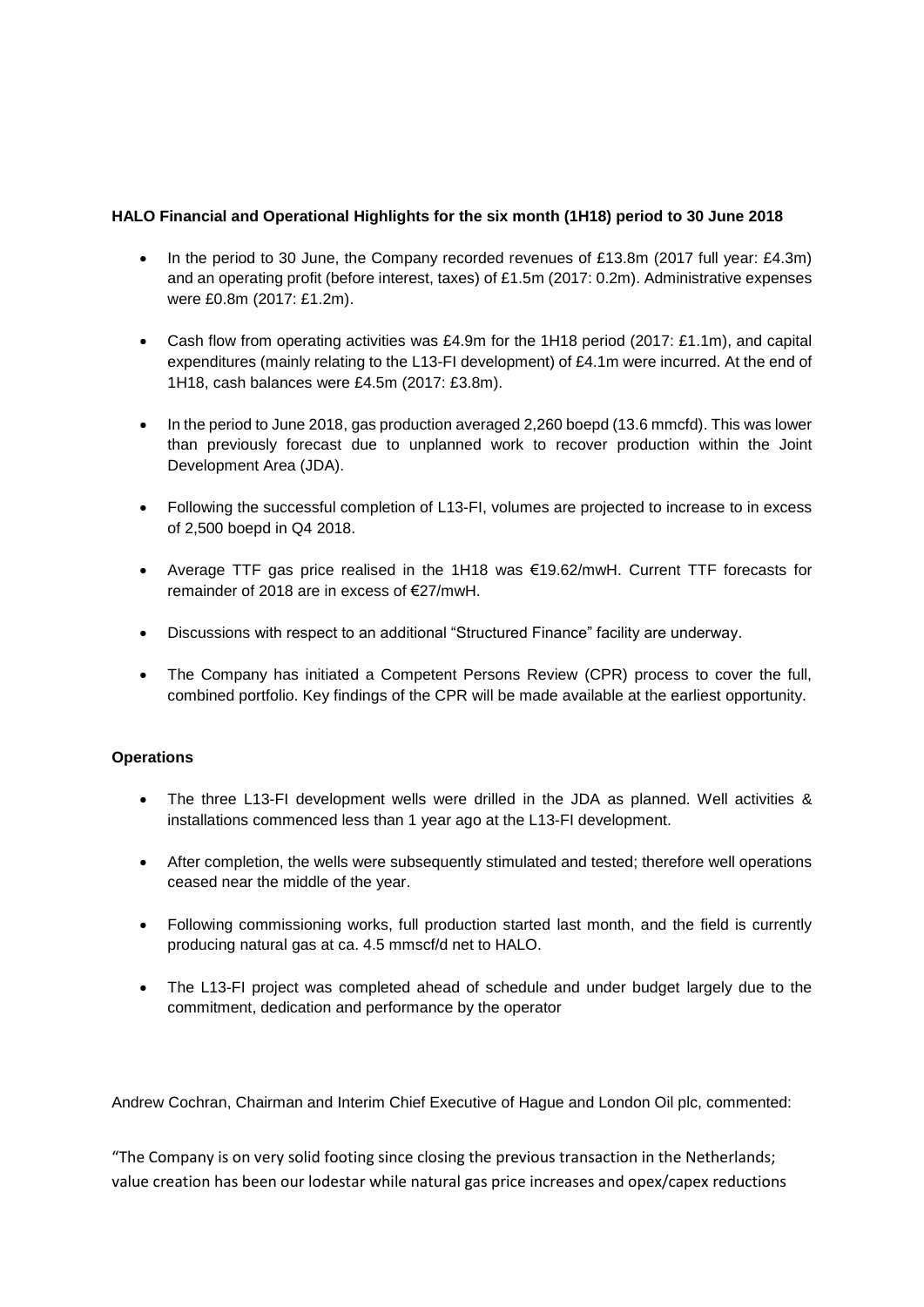have both exceeded our expectations. The acquisition announced today demonstrates a continuation of that strategy for growth through lower risk projects in lower risk jurisdictions, through responsibly funding the Company whilst maintaining a lower cost base. The portfolio of assets to be acquired through the acquisition of Third Energy Offshore has significant potential for production growth through sensible capital allocation given the Group's solid foundation of cash flow from the previous acquisition. The result would be a highly complementary and balanced portfolio focused on natural gas in the Southern North Sea (SNS). Going forward HALO will have long-life production, development and exploration activities within the SNS basin straddling the UK & Netherlands. We wish to thank our staff and stakeholders for their support and patience through these very significant and most positive developments for HALO while we look forward to integrating the acquired assets into our portfolio and near-term work program going forward."

**Glossarv** 2P proven and probable oil reserves Boepd barrel of oil equivalent production per day Mwh megawatt hours Mmcfd million cubic feet per day

### **Contact:**

Andrew Cochran, Chairman and Interim CEO +31 (0)70 330 6688

# **Camarco Financial PR**

Owen Roberts, Billy Clegg **1988** 6 444 (0) 203 757 4980

### **INTRODUCTION**

Third Energy Offshore Ltd has a significant offshore UK portfolio in the Southern North Sea basin focused on Quadrants 43 and 44. The portfolio consists of a major discovery in the Greater Pegasus Area, including its various compartments, prior discoveries and exploration prospects with significant potential.

HALO's view is that the separate compartments of gas that comprise the Greater Pegasus structure and additional undeveloped near-by discoveries could lead to the development of a new gathering hub in this part of the Southern North Sea Gas Basin.

Early development of these resources is possible through utilising capacity in third party gas infrastructure in the area.

### **Greater Pegasus Area:**